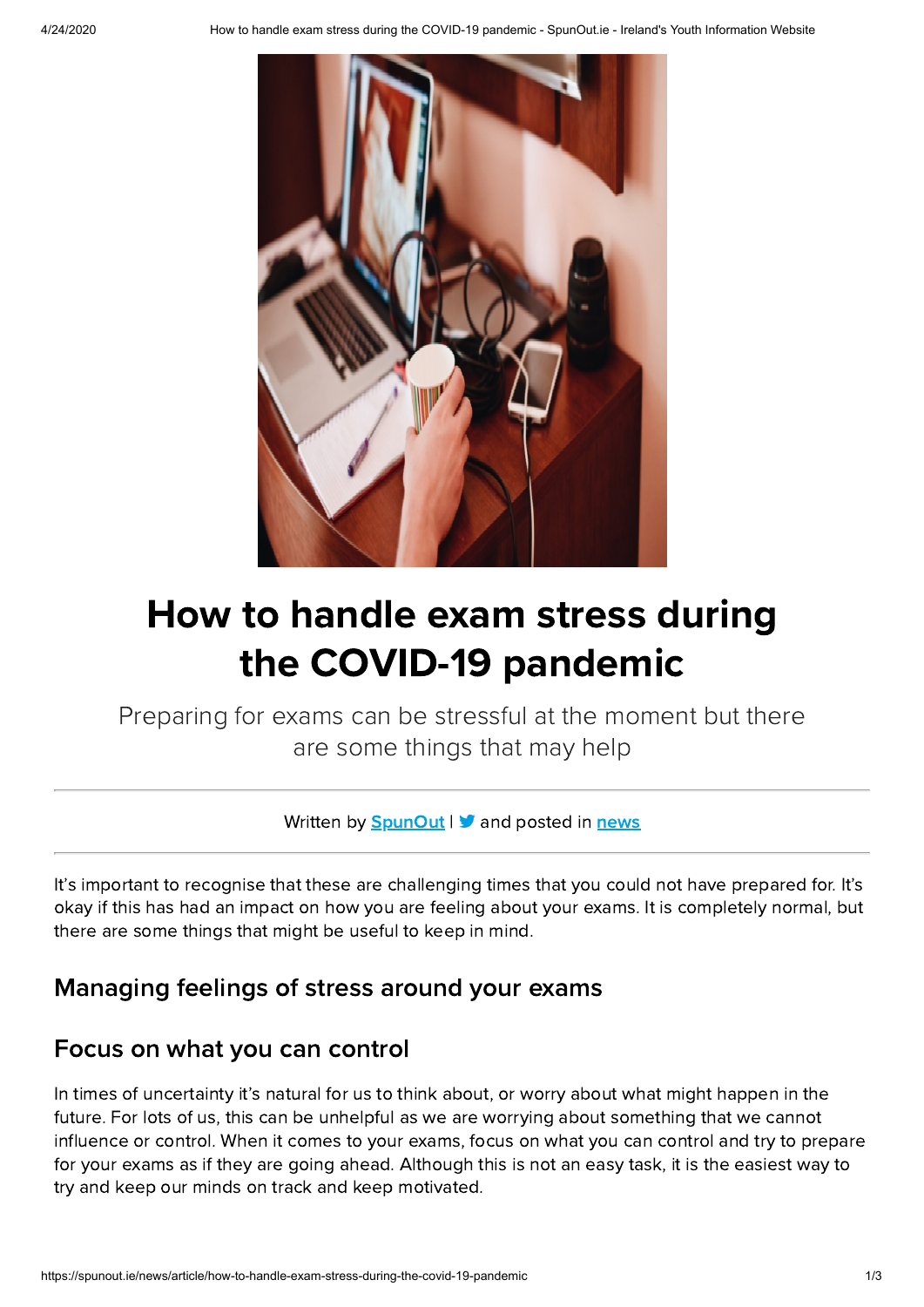Mindfulness can be a good way to become aware of our thoughts and keep us focused on the present moment. Read more about mindfulness and tips for staying positive during COVID-19 [\(Coronavirus\)](https://spunout.ie/news/article/practising-mindfulness-and-staying-positive-during-the-covid-19-pandemic) here.

### Try to create a routine and study space

Keeping a study routine is a helpful way of staying on track. Put together a study [timetable](https://instituteofeducation.ie/study-notes/studykit-timetable/) with time slots to focus on different subjects and schedule regular breaks. This can help manage feelings of stress as you know you have a plan in place with time given to each subject you are studying. If you have a place in your home where you can make your own study space this can really help. Research has shown that when we study in an environment similar to the one where you will do your exams, it can help us when trying to remember information. If possible try to study somewhere with little noise or distractions and away from where you would normally relax.

# Ask for support from those you live with

Due to social [distancing,](https://spunout.ie/news/article/practice-social-distancing) you are probably spending a lot more time, possibly in limited space, with your family. Spending time with the same people for a long period of time can be difficult, especially while trying to study. If you are finding that there is tension at home, you can read some of our advice on reducing [arguments](https://spunout.ie/news/article/reduce-arguments-during-covid-19) here. Try explaining to your family how important it is for you to have a quiet space without distractions. Ask if they can help you to create a study space away from others in the house. During these times we may need to be creative about how or where we study even if that means setting up a homemade desk for yourself.

# Take breaks

If we are feeling stressed or anxious about exams we can sometimes get too focused on the amount of time we are sitting at a desk studying. No matter how motivated we are, there is only so long we can focus on and actually take in information. Taking regular breaks is critical for us to be able to process and remember new information. When you do take a break, move away from the space you are studying as much as possible, so you recognise and feel that you have taken a break. Getting out and getting fresh air or doing some exercise, even if it is for a short time, is good for our wellbeing. Read our tips here for keeping active at home while social [distancing](https://spunout.ie/news/article/exercise-you-can-do-at-home-while-social-distancing).

# Don't be too hard on yourself

Remember that you are in a situation that you could never have prepared for when it comes to doing exams. It's understandable if you have days where you feel stressed, or unmotivated or unsure how you feel. These are all normal feelings to have. Try to do as much as you can to stay focused and doing a little each day should help you to feel less stressed in the long run. Many young people across Ireland will be feeling similarly. Read about how our [volunteer,](https://spunout.ie/opinion/article/how-coping-exam-worry-coronavirus-crisis) Anna, is coping with exam worry.

## Talk to someone

If you feel you are becoming overwhelmed with feelings of stress around your exams it's important that you try to talk to someone. Sharing this with someone else can help you feel better and it means that you will have the support of that person over the next few weeks and months when it comes to exams. If you feel like you need some professional support, here is the list of online mental health supports available during COVID-19 [\(Coronavirus\).](https://spunout.ie/news/article/mental-health-supports-covid-19)